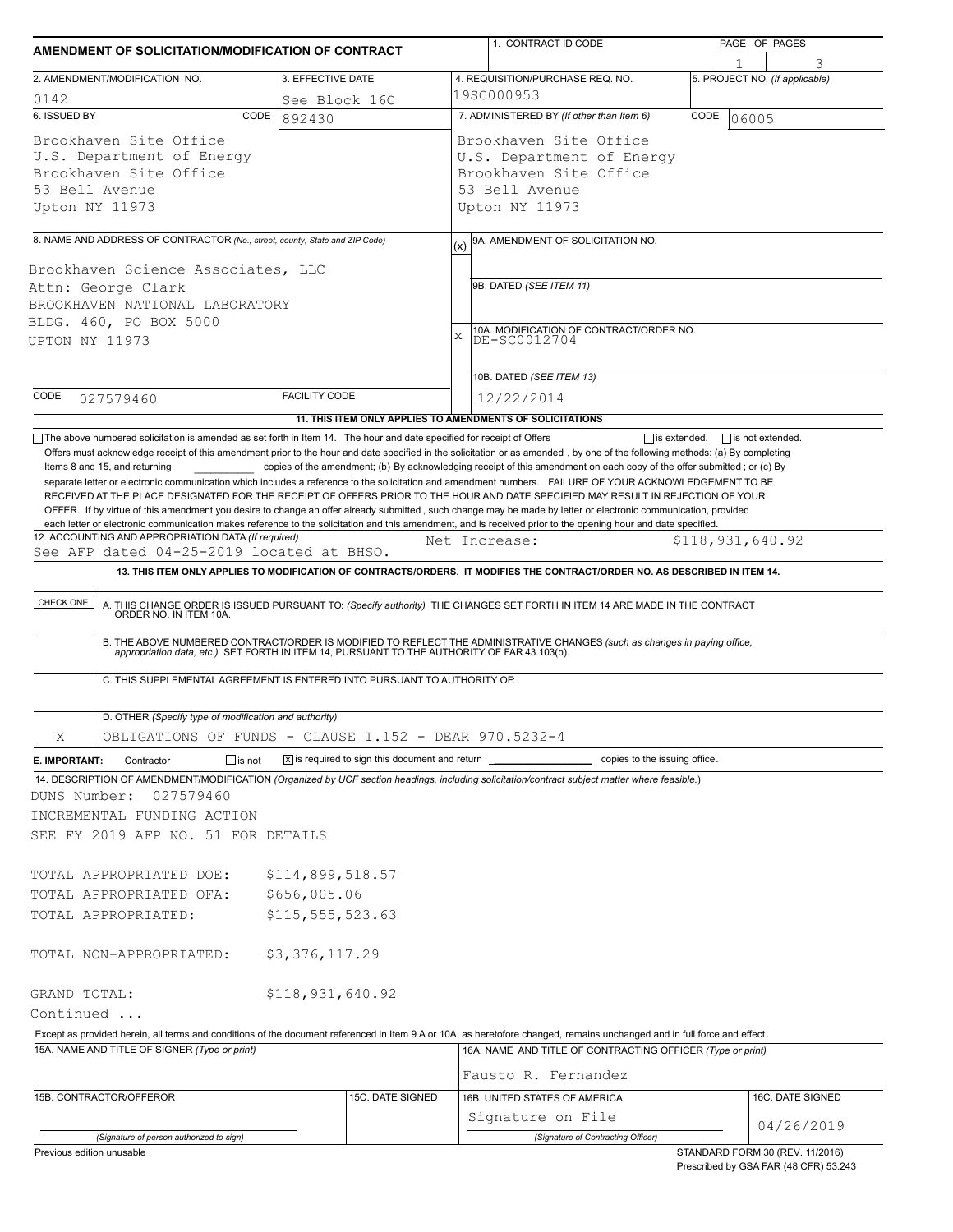**CONTINUATION SHEET** DE-SC0012704/0142 2 3 REFERENCE NO. OF DOCUMENT BEING CONTINUED **Example 2008** PAGE OF

NAME OF OFFEROR OR CONTRACTOR

Brookhaven Science Associates, LLC

|     |                                                             |     |     |     | <b>AMOUNT</b> |
|-----|-------------------------------------------------------------|-----|-----|-----|---------------|
| (A) | (B)                                                         | (C) | (D) | (E) | (F)           |
|     |                                                             |     |     |     |               |
|     | PREVIOUS CONTRACT AMOUNT: \$2,988,666,580.77                |     |     |     |               |
|     | NEW CONTRACT AMOUNT:<br>\$3,107,598,221.69                  |     |     |     |               |
|     |                                                             |     |     |     |               |
|     | INFORMATION LISTED BELOW IS AUTO-GENERATED                  |     |     |     |               |
|     | CONTENT BY STRIPES:                                         |     |     |     |               |
|     | LIST OF CHANGES:                                            |     |     |     |               |
|     | Reason for Modification : Funding Only Action               |     |     |     |               |
|     | Total Amount for this Modification:<br>\$118,931,640.92     |     |     |     |               |
|     | New Total Amount for this Version:                          |     |     |     |               |
|     | \$3,107,598,221.69                                          |     |     |     |               |
|     | New Total Amount for this Award: \$3,107,598,221.69         |     |     |     |               |
|     | Obligated Amount for this Modification:                     |     |     |     |               |
|     | \$115,555,523.63                                            |     |     |     |               |
|     | New Total Obligated Amount for this Award:                  |     |     |     |               |
|     | \$3,104,222,104.40                                          |     |     |     |               |
|     |                                                             |     |     |     |               |
|     | CHANGES FOR LINE ITEM NUMBER: 1                             |     |     |     |               |
|     | Total Amount changed from \$2,988,666,580.77 to             |     |     |     |               |
|     | \$3,107,598,221.69                                          |     |     |     |               |
|     | Obligated Amount for this modification:<br>\$115,555,523.63 |     |     |     |               |
|     |                                                             |     |     |     |               |
|     | NEW ACCOUNTING CODE ADDED:                                  |     |     |     |               |
|     | Account code:                                               |     |     |     |               |
|     | See AFP dated 04-25-2018 located at BHSO                    |     |     |     |               |
|     | [Appropriated]                                              |     |     |     |               |
|     | Fund 00000                                                  |     |     |     |               |
|     | Appr Year 0000                                              |     |     |     |               |
|     | Allottee 00                                                 |     |     |     |               |
|     | Reporting Entity 000000                                     |     |     |     |               |
|     | Object Class 00000<br>Program 0000000                       |     |     |     |               |
|     | Project 0000000                                             |     |     |     |               |
|     | WFO 0000000                                                 |     |     |     |               |
|     | Local Use 0000000                                           |     |     |     |               |
|     | Quantity: 0                                                 |     |     |     |               |
|     | Amount: \$114,899,518.57                                    |     |     |     |               |
|     | Percent: 3.69737                                            |     |     |     |               |
|     | Subject To Funding: N                                       |     |     |     |               |
|     | Payment Address:                                            |     |     |     |               |
|     | Payment - Direct Payment                                    |     |     |     |               |
|     | from U.S. Dept of Treasury                                  |     |     |     |               |
|     |                                                             |     |     |     |               |
|     | NEW ACCOUNTING CODE ADDED:                                  |     |     |     |               |
|     | Account code:                                               |     |     |     |               |
|     | See AFP dated 04-25-2019 located at BHSO                    |     |     |     |               |
|     | Fund 00000                                                  |     |     |     |               |
|     | Continued                                                   |     |     |     |               |
|     |                                                             |     |     |     |               |
|     |                                                             |     |     |     |               |